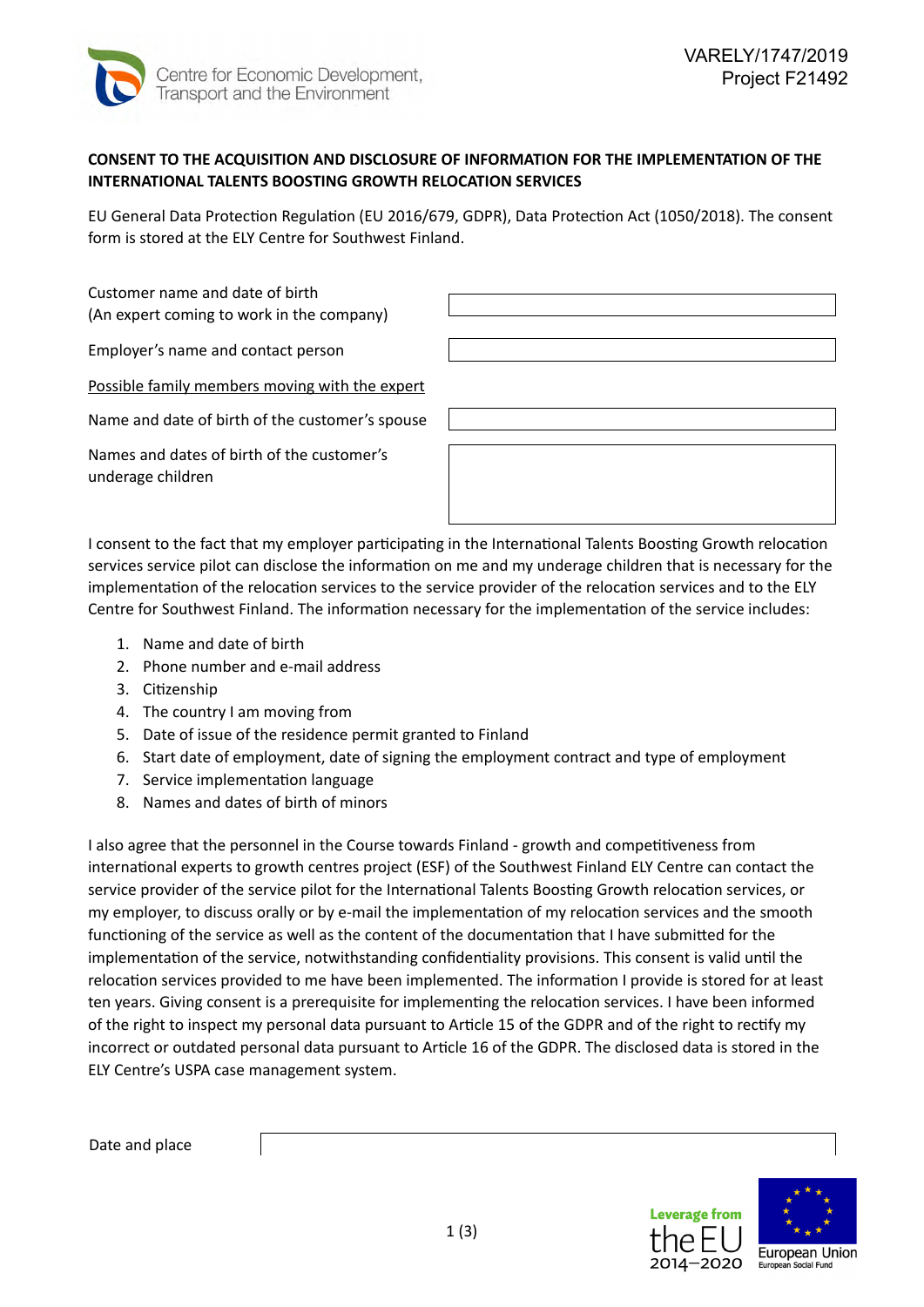

| I consent to the acquisition and disclosure of information as described above. |               |  |
|--------------------------------------------------------------------------------|---------------|--|
| Customer's signature                                                           |               |  |
|                                                                                | Name in print |  |
| I consent to the acquisition and disclosure of information as described above. |               |  |
| Signature of the customer's spouse                                             |               |  |
|                                                                                | Name in print |  |
| I consent to the acquisition and disclosure of information as described above. |               |  |
| Signature of the customer's child aged 13 or over                              |               |  |

Name in print

The request for consent is based on the provisions of the EU General Data Protection Regulation (EU 2016/679, GDPR) on the processing of personal data. In addition, the Act on the Openness of Government Activities (621/1999) contains provisions on confidentiality obligations. According to chapter 6, section 24, subsection 1, paragraph 24 of the Act, documents concerning the need for international protection, the conditions for the entry of a foreigner and their right of residence in the country or the grounds thereto, the acquisition or loss of Finnish citizenship or the determination of citizenship status are confidential if it is not obvious that the provision of information does not endanger the safety of the party concerned or their family members. In addition, documents containing information on the person's political beliefs or opinions expressed by the person in the private sphere or information on the person's lifestyle, participation in associations or leisure activities, family life or other comparable personal circumstances are confidential under the same Act (chapter 6, section 24, subsection 1, paragraph 32). An authority may provide information on a confidential document if the person concerned consents to it (chapter 7, section 26, subsection 1, paragraph 2 and section 29, subsection 1, paragraph 2 of the Act). **BASIS**

> The aid granted to the employer participating in the service pilot for the Growth from international experts relocation services is de minimis aid. The ELY Centre for Southwest Finland is obliged to compile, save and store all information and documents concerning the application of the de minimis Regulation for a period of ten tax years from the date on which the aid was granted. The aid is granted in accordance with Commission Regulation (EU) No 1407/2013 of 18 December 2013 on the application of Articles 107 and 108 of the Treaty on the Functioning of the European Union to de minimis aid. (Published in OJ L 352, 24.12.2013). Under the Act on the Financing of Regional Development and Structural Fund Projects (8/2014), the Ministry of Economic Affairs and Employment, the Centres for Economic Development, Transport and the Environment, Regional Councils and other intermediate bodies as well as the audit authority have the right, notwithstanding



ا ۱